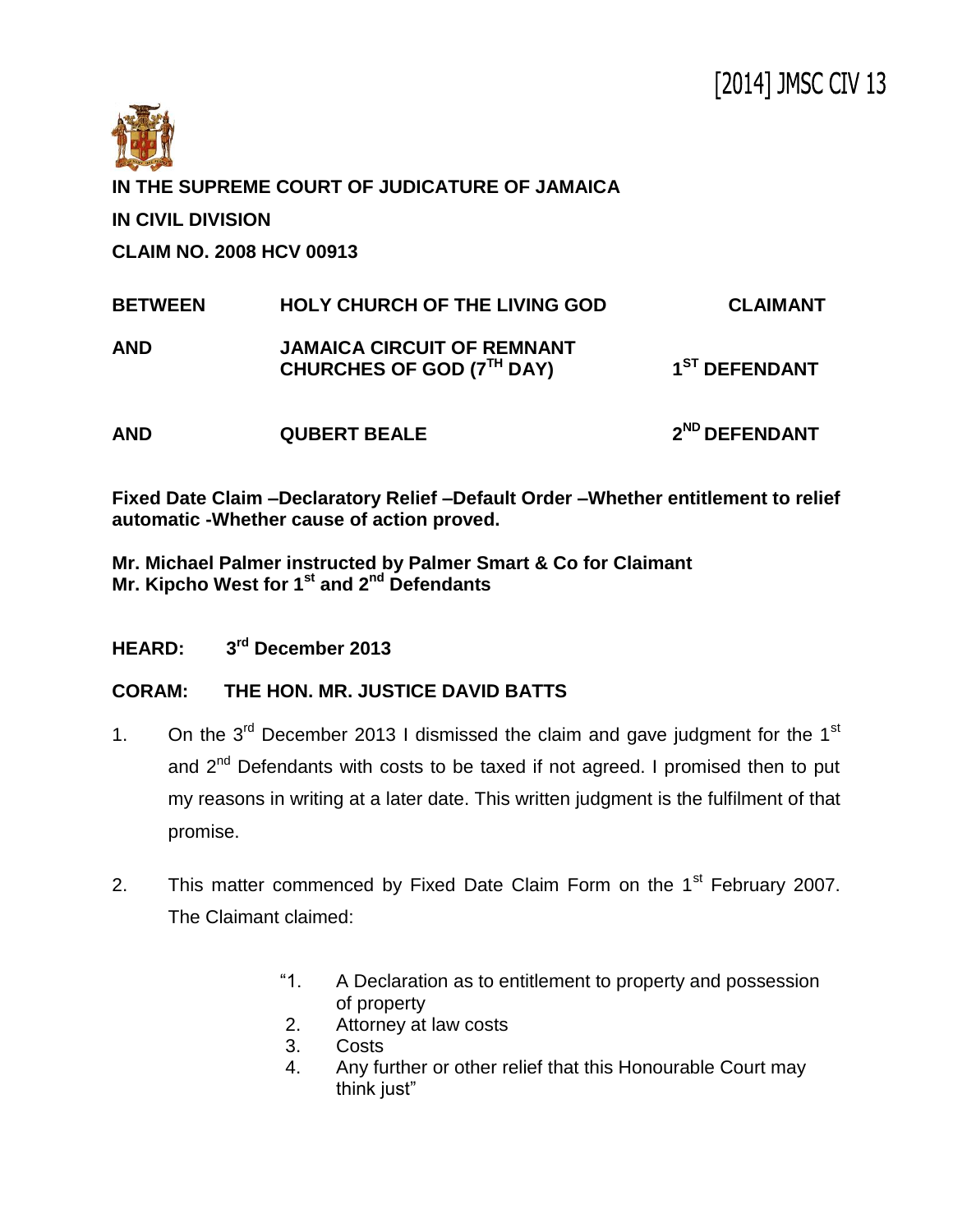The property is described in the claim form as "property which forms part of lands part of Big Bridge in the parish of Westmoreland."

- 3. The Claim Form is supported by the affidavit of Bishop Leroy Ricketts dated 18<sup>th</sup> day of August 2008. He also filed affidavits dated  $22<sup>nd</sup>$  September 2008. The Claimant also filed the following Affidavits in support of its claim: Calbert Morgan dated  $12^{th}$  May 2010, Densley Reid dated  $12^{th}$  May 2010, Nathan Mullings  $12^{th}$ May 2010. These latter all vouch that the Claimant is a religious denomination registered with the Registrar of Companies as a Company limited by guarantee and that the board of the company has authorised Bishop Leroy Ricketts to pursue an action.
- 4. By Affidavit dated  $9^{th}$  September 2010 Qubert Beale, the  $2^{nd}$  Defendant, opposed the claim on behalf of the  $1<sup>st</sup>$  and  $2<sup>nd</sup>$  Defendants.
- 5. Perusal of the file reveals that this matter has run the gamut of interlocutory proceedings. On the  $7<sup>th</sup>$  of October 2008 the Court referred the case to mediation. By report dated the  $18<sup>th</sup>$  of February 2009, the mediator stated "the parties met but were unable to arrive at an agreement". The matter was therefore scheduled for case management on the  $28<sup>th</sup>$  of September 2009. This was adjourned to the  $2^{nd}$  of March 2010. On that date Orders were made for disclosure as well as filing of Affidavits and trial in chambers on the  $4^{th}$  &  $5^{th}$ October 2010. On the  $4<sup>th</sup>$  of October 2010, the Claimants not being in attendance, the matter was adjourned for a date to be fixed by the registrar. By Notice of Adjourned Hearing filed on the  $2<sup>nd</sup>$  February 2011, the trial was re-listed for the  $23<sup>rd</sup>$  June 2011.
- 6. On the  $2^{nd}$  of June 2011, the Claimant filed an application for judgement in default of defence pursuant to part 12.10(4) and 5 of the Civil Procedure Rules 2002. On the 23<sup>rd</sup> of June 2011 an Order was made re-listing the matter for the  $8<sup>th</sup>$  of September 2011 at 9:45am and extending the time to give standard disclosure. On the  $8<sup>th</sup>$  of September 2011 the time for the Defendant to give standard disclosure, was extended to the 16<sup>th</sup> of September 2011. Orders were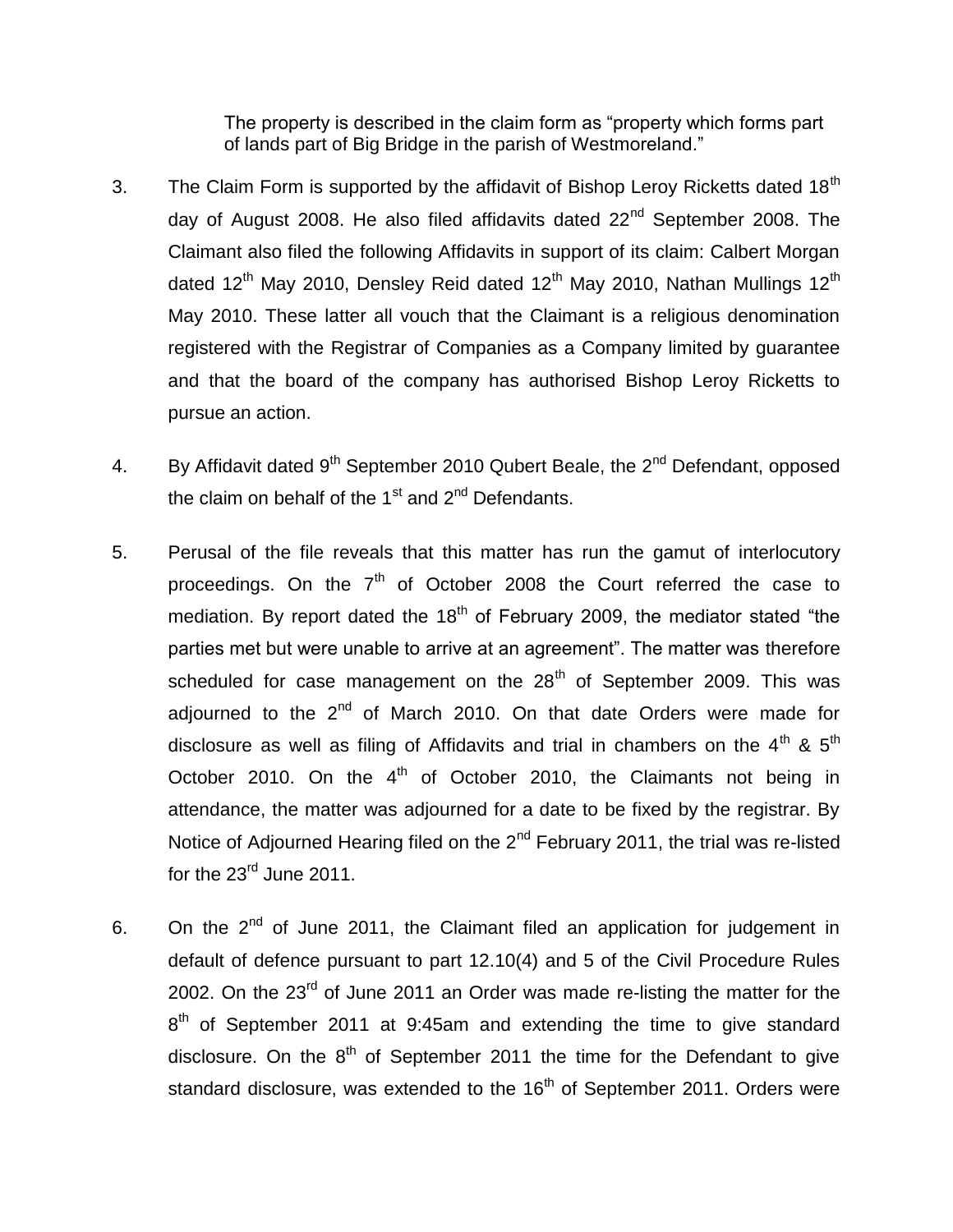made for the filing of further Affidavits. A pre-trial review was set for the  $19<sup>th</sup>$  of July 2012 and trial for the 1 $s$ <sup>t</sup> and 2<sup>nd</sup> of October 2012. All Affiants were ordered present to be cross examined. On the  $19<sup>th</sup>$  of July 2012, the pre-trial review date was adjourned to the  $18<sup>th</sup>$  of September 2012 at 2:00pm for half an hour. On the  $18<sup>th</sup>$  of September 2012, by consent, the trial dates of the 1<sup>st</sup> and 2<sup>nd</sup> of October 2012 were vacated and trial dates fixed for the  $8<sup>th</sup>$  and  $9<sup>th</sup>$  of April 2013. The pretrial review was adjourned to the  $12<sup>th</sup>$  February 2013 and time for standard disclosure extended to the  $30<sup>th</sup>$  of November 2012. As I write this judgment, it came to my attention that this latter order was made by me sitting in Chambers on the  $18<sup>th</sup>$  of September 2012. This was not brought to my attention on the trial date.

7. At the adjourned pre-trial review of the  $12<sup>th</sup>$  of February 2013, the following Order was made,

> "Unless the Defendants make standard (disclosure) of documents on or before May 24 2013 then the Defendant's case is struck out".

Orders for inspection of documents were made and the trial dates vacated. Pre trial review was adjourned to September  $17<sup>th</sup>$  2013 and trial date set for  $8<sup>th</sup>$  and  $9<sup>th</sup>$  January 2014. On the 17<sup>th</sup> of September 2013 the pre trial review was further adjourned to 3<sup>rd</sup> of October 2013 at 3:30pm. Notice of Adjourned Hearing was ordered to be served on the Defendants. On the  $3<sup>rd</sup>$  of October 2013, an Order was made that, the Defendants if so advised, may apply for relief from sanctions imposed by Order dated  $12<sup>th</sup>$  February 2013. The pre-trial review was adjourned to 3<sup>rd</sup> December 2013. In the course of these several case management and pretrial review dates, the matter was listed before several different judges of the Supreme Court.

8. On the 3<sup>rd</sup> of December 2013, the pre-trial review came on for hearing before me. The defendants, through their counsel indicated they would not be applying for relief from sanctions. The  $2^{nd}$  Defendant was present along with other representatives of the  $1<sup>st</sup>$  Defendant and both clearly understood the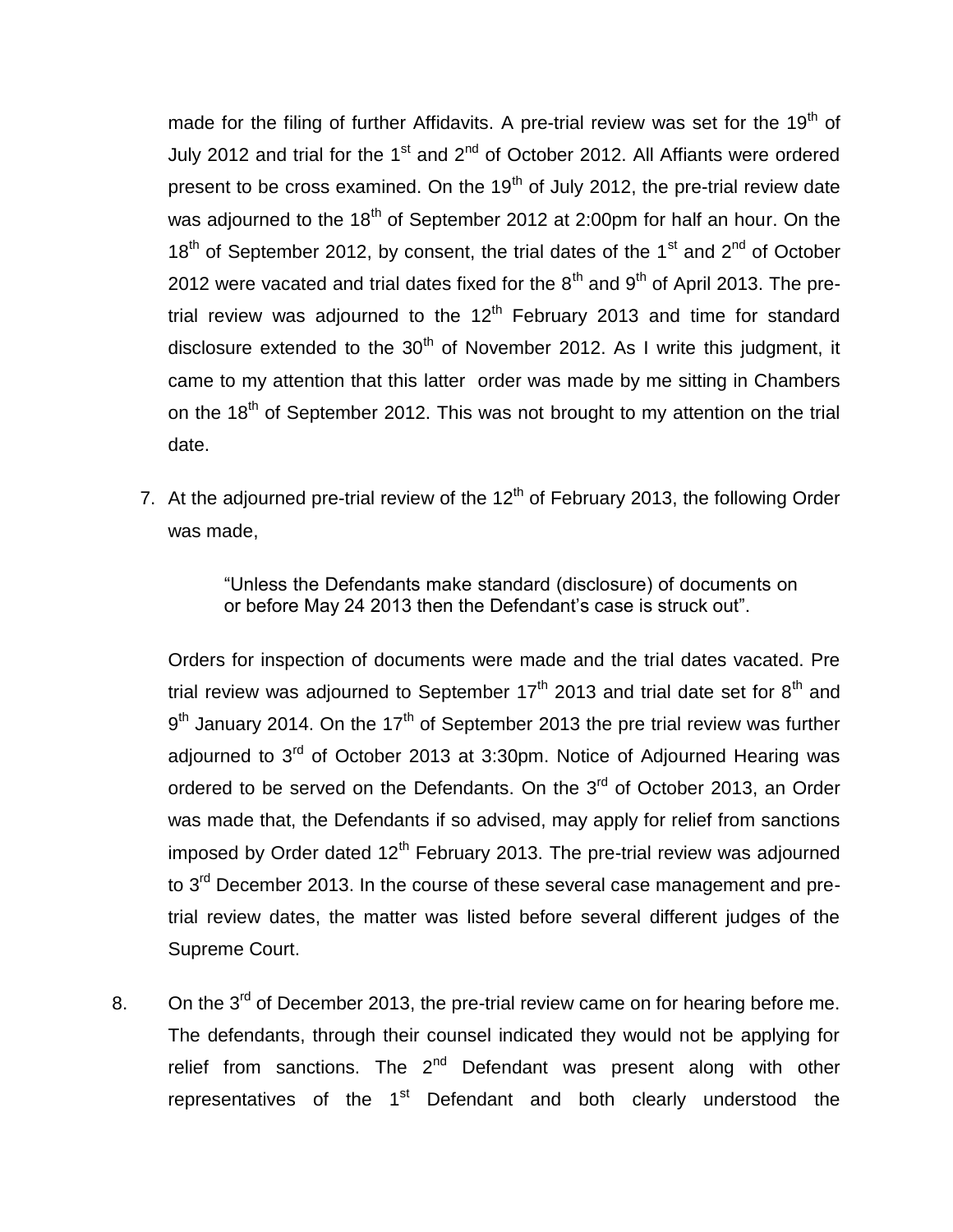consequence of such a course. They indicated that they were prepared to leave the building and hand over all documents in their possession to the persons now worshipping in the church. I inquired of the Claimant whether that was an accepted avenue for peaceful settlement of the matter. The Claimants representative said no. This he said was because his members were no longer worshipping there and so any decision by the persons worshipping there as to who was to be their pastor would not likely be in his favour. He explained that those now worshipping there had been the subject of a baptismal ritual that differed from that of his church.

- 9. I explained that as the claim was a Fixed Date Claim seeking a Declaration, the fact that the Defendants case stood as struck out (by virtue of an Unless Order, see paragraph 7 above) did not mean that a judgment for the Claimant was automatic. This was not a case where there were pleadings. Further a Declaration of the Court was a matter to which the Court must give consideration. It is unusual to say the least for a Declaratory Judgment to be the subject of automatic default orders.
- 10. I therefore enquired of counsel for the Claimant what was the evidence of his client's entitlement to ownership of the land in question. Counsel (and his client who frequently interjected) indicated that ownership was not being pursued. The land they said was "leased land". Their claim was for possession they wished a Declaration that they were entitled to possession.
- 11. When asked what was the basis of the claim to possession I was told that the Affidavits contained proof of expenditures by the Claimant and its members, on the building which stood on the land. There is or was an account in which the member's contributions were made and the church building constructed. I then asked counsel whether he had evidence that his client was paying the rental for this leased land. He indicated they did not as the rental was being paid it seems, by the Defendants. I therefore enquired of counsel on what legal basis was a possessory Declaration being sought. Was it by virtue of the limitation of actions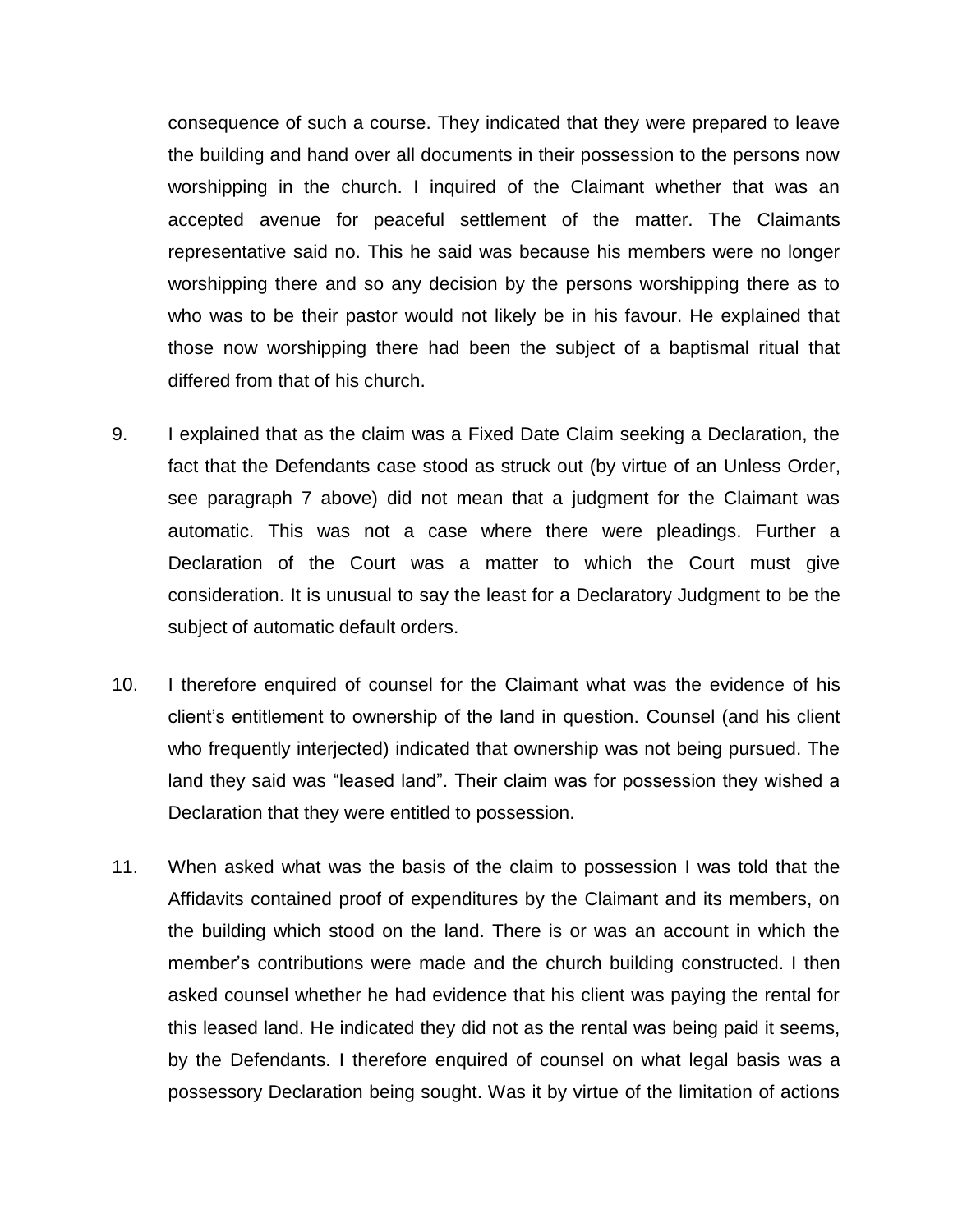or otherwise. Counsel indicated that his clients were not in possession but they base their claim on the basis that they had constructed their building on the land. They had he said no claim in relation to the land, it was only the building. I indicated to counsel that it appears to me that the claim as formulated had no prospect of success and that I would be dismissing the claim.

- 12. My reasons for adopting this course of action may be shortly stated. It is I believe trite law that a structure which attaches to the land forms part of the land and becomes a part of the realty. Save for the somewhat controversial chattel house of Barbados, there is in the common law no distinction to be drawn between the building and the land on which it has been constructed. In this case the Claimants have built a church on land owned by another and which has been leased or rented to a third party. The rental it was expressly admitted was being paid by a third party. On the face of it therefore, the entitlement to possession would be that of the person paying the rent unless there was evidence of permission or some further agreement.
- 13. The situation of the Claimant's claim does not materially improve when the Affidavits filed in support of the claim are perused. Mr. Leroy Ricketts in his Affidavit of the 18<sup>th</sup> of August 2008, states that one pastor Wesley Daley pastored a church at Broughton. He was an executive board member of the church. In 1989 the congregation at Broughton decided to build another church at Big Bridge. Pastor Daley with the congregation's approval approached El Wardio and Eunice Bandoo and in or around 1990, secured a 99 year lease on behalf of the church. Rental was paid monthly from contributions and offerings from members of the church. Property tax was paid through Pastor Daley. He said the building was constructed in 1990.

"13. With contributions from community members, the Member of Parliament, a credit facility offered by a Hardware store, donations from the business community and other members of the Church from all across Jamaica, the Church at Big Bridge was built."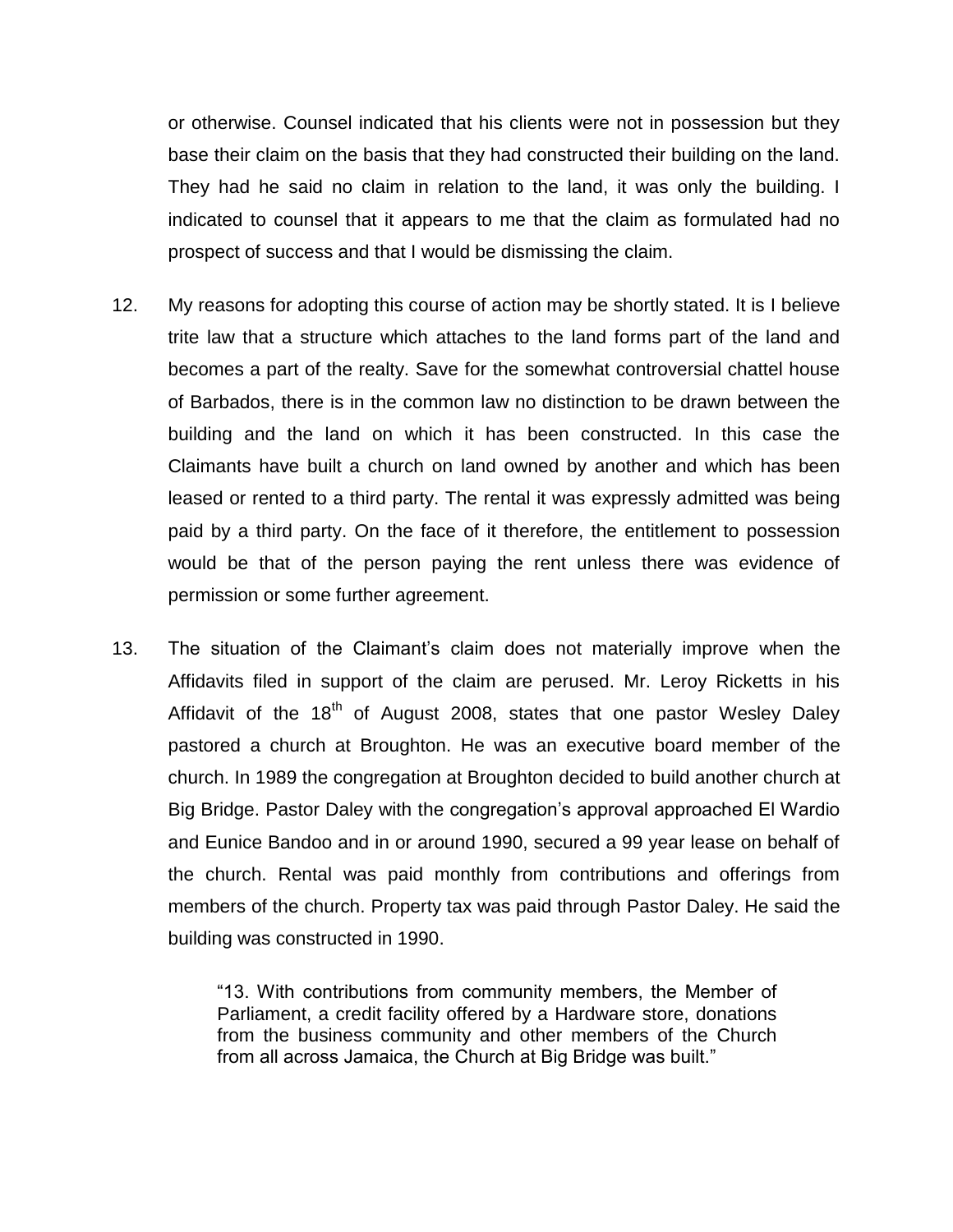- 14. He said a few members from the Broughton Church left that church to start services at Big Bridge. Mr. Daley was the pastor for both Broughton and Big Bridge. In 1992 Mr. Rickets became an ordained pastor and assistant to Mr. Daley. Mr. Ricketts is presently a bishop and has been a member of the executive board since 2002.
- 15. On the  $27<sup>th</sup>$  of September 1995 the church at big Bridge established an account at the Savanna La Mar branch of the National Commercial Bank. The account was in the names of the Holy Church of the Living God. Signatories were Pastor Wesley Daley, Leroy Ricketts (Treasurer) George Brown and Richard Russell as Deacons. Tensions developed between Pastor Daley and Mr. Ricketts. Pastor Daley asked the Board to ask Mr. Ricketts to leave the church but the Board did not accede to the request. Pastor Daley told the Board and the congregation that he had contributed \$144,000.00 to the building at Big Bridge and had repaid himself from tithes and offerings. Also he had repaid the Hardware and all that was owed to them from tithes and offerings. On the 13<sup>th</sup> March 1997, Pastor Daley called for Mr. Ricketts and some other members to leave the Church and said if they were found on the property misbehaving they would be locked up.
- 16. In consequence Mr. Rickets states at paragraph 26 of his Affidavit on the 3<sup>rd</sup> May 1997, himself and 17 other members plus children, left the church at Big Bridge and joined another church branch at Townhead. About 10 members of Big Bridge remained. He states,
	- "27. The Church at Big Bridge remained a member of the body of the Holy Church of the Living God even after these members left."
- 17. Pastor Daley continued in that role until October 2006 when he migrated to the United Stated and the church continued being a member of the Claimant Church. Pastor Daley in or around September 2006 had invited the  $2^{nd}$  Defendant to assume the position of pastor of both Big Bridge and Broughton churches. The 2<sup>nd</sup> Defendant was a non-member of the Claimant Church. In an undated letter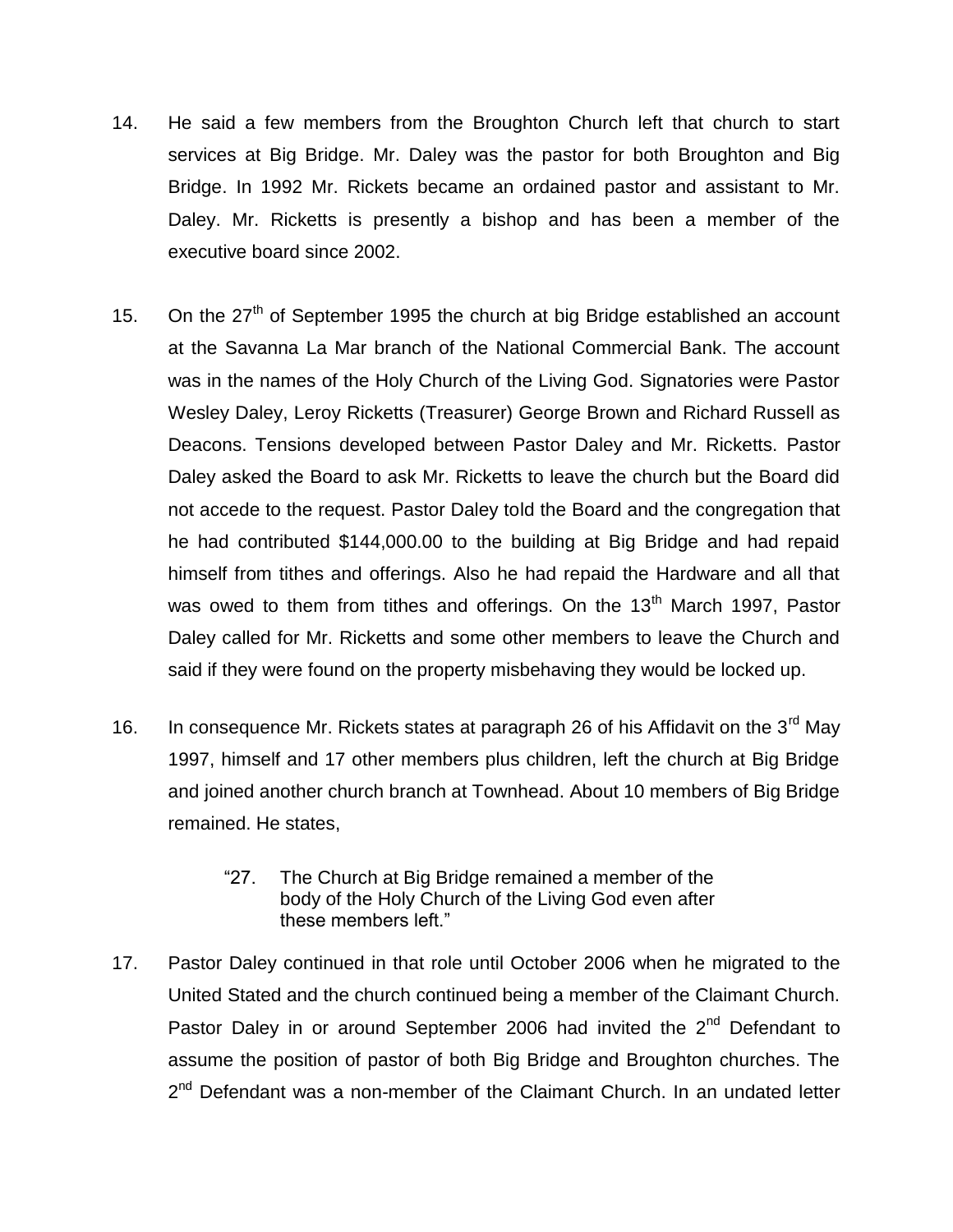some members had asked another person to assume leadership of both c churches.

- 18. The Second Defendant assumed leadership of the Big Bridge and Broughton churches which then had still remained a member of the Holy Church of the Living God. In December 2006 the sign at the Big Bridge Church was changed and read Remnants Church of God  $\overline{7}^{\text{th}}$  Day, the First Defendant Church. The doctrines have since been changed to that of the First Defendant's.
- 19. The Big Bridge Church is now being operated as a member of the Jamaica Circuit of Remnant Churches of God  $(7<sup>th</sup>$  Day) and not as a member of the Claimant's church. The Affidavit details the differences in doctrine and practices. It is also pointed out that tithes and offerings which previously went to the bishop of the Claimant Church have since ceased.
- 20. In his Affidavit dated  $22<sup>nd</sup>$  September 2008, Bishop Leroy Ricketts attached a copy of the credentials of Pastor Wesley Daley which were issued by the Holy Church of the Living God on the  $24<sup>th</sup>$  November 1991. The general headquarters of that church being 548 Georgetown Street Lexington Kentucky U.S.A.
- 21. It is apparent that there is no evidence pertaining to the payment of rental currently or to the content of the 99 year lease negotiated by Pastor Daley. It must be assumed it was negotiated on behalf of the Claimant. What is clear however is that the Claimant withdrew from the church at Bridgehead when Bishop Ricketts and 10 members left. Pastor Daley and those remaining clearly continued to pay the lease and operated a church. The evidence is unclear at best as to whether Pastor Daley operated under or by virtue of the Claimant. Pastor Daley and the members for the period 1997 to 2006 enjoyed possession undisturbed and must therefore be taken to have had assigned to them any lease agreement. They were paying the rent and hence were entitled to possession.
- 22. In 2006 the  $2<sup>nd</sup>$  Defendant accepted the invitation and became pastor of the church. The members clearly acceded to that.